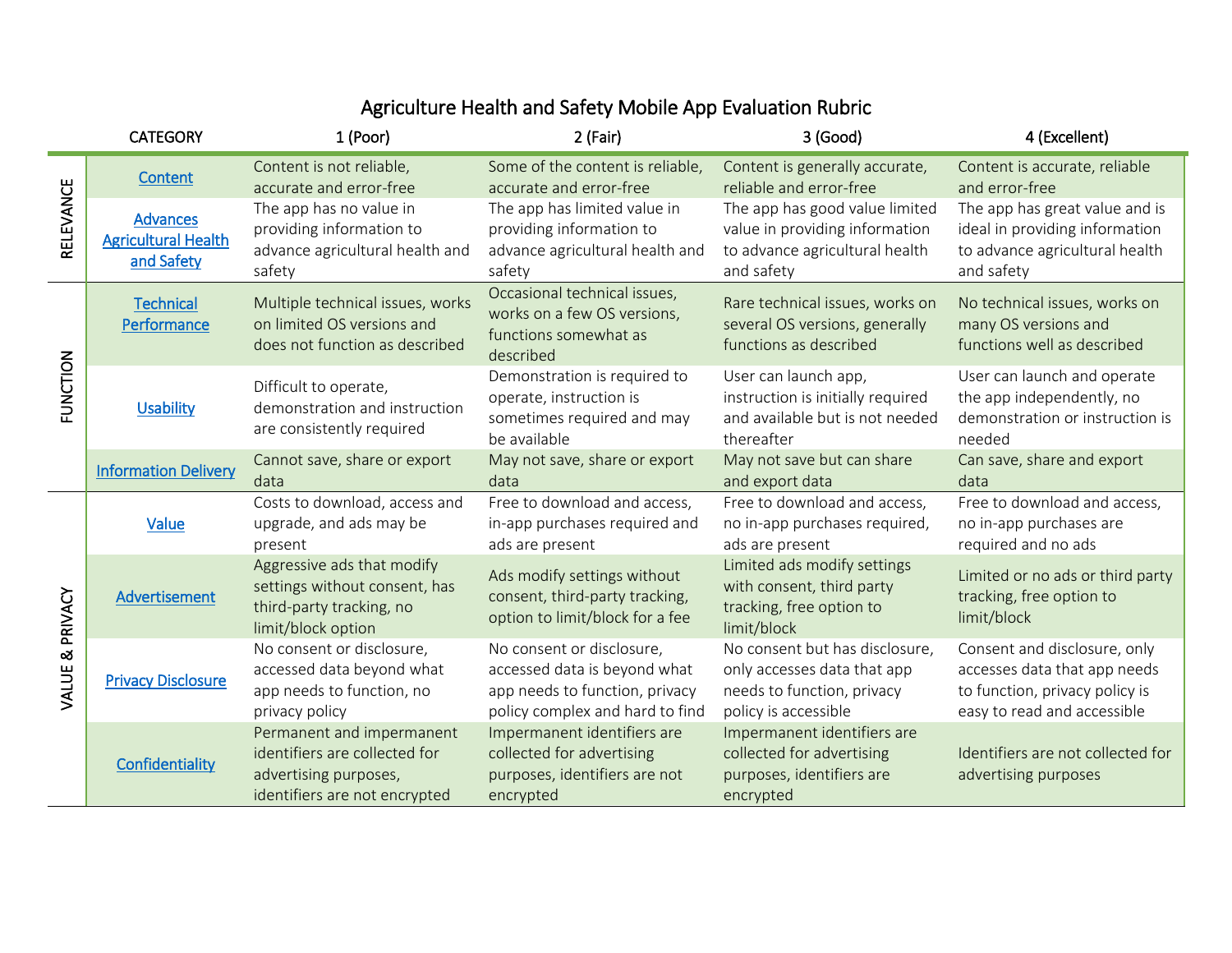## Category Definitions

| Criteria                             | Category            | Description                                                                                                                                                                                                                                                                                                                                                                                                                                                                                                                                                                                 |
|--------------------------------------|---------------------|---------------------------------------------------------------------------------------------------------------------------------------------------------------------------------------------------------------------------------------------------------------------------------------------------------------------------------------------------------------------------------------------------------------------------------------------------------------------------------------------------------------------------------------------------------------------------------------------|
| <b>RELEVANCE</b>                     | Content             | Content is accurate, relevant, consistent, clear, grouped, regularly updated, reliable, engaging, language is non-                                                                                                                                                                                                                                                                                                                                                                                                                                                                          |
|                                      |                     | offensive and complies with regulatory requirements. Back to rubric                                                                                                                                                                                                                                                                                                                                                                                                                                                                                                                         |
|                                      | Advances            | App can be used for reference, information access, prevention, education, awareness, calculations, gaming or                                                                                                                                                                                                                                                                                                                                                                                                                                                                                |
|                                      | agricultural health | entertainment and serves the overall purpose of reducing agricultural workplace incidents, injuries and illnesses                                                                                                                                                                                                                                                                                                                                                                                                                                                                           |
|                                      | and safety          | in or advancing agricultural health and safety. Back to rubric                                                                                                                                                                                                                                                                                                                                                                                                                                                                                                                              |
| <b>FUNCTION</b>                      | <b>Technical</b>    | App has no technical issues, functions well, works across platforms, processes quickly, is accurate, 508                                                                                                                                                                                                                                                                                                                                                                                                                                                                                    |
|                                      | performance         | compliant, functional, customizable for specific apps., measurement tool is calibrateable, support is housed<br>within the app and technical team available for issues. Back to rubric                                                                                                                                                                                                                                                                                                                                                                                                      |
|                                      | Usability           | Visual elements are appealing, cognitive burden for determining functionality is low, instructions for use are<br>clear, app is intuitive, navigation is consistent, app has a real feel connecting the data to the user, app is tested,<br>efficient, effective, complete, readable and easy to learn, app is developed for the end user. Back to rubric                                                                                                                                                                                                                                   |
|                                      | Information         | Effective presentation of data back to the user/second party/development team, has options for reporting,                                                                                                                                                                                                                                                                                                                                                                                                                                                                                   |
|                                      | delivery            | users can share information across platforms or with other parties and information can be exported to print or<br>copy. Back to rubric                                                                                                                                                                                                                                                                                                                                                                                                                                                      |
| <b>VALUE &amp;</b><br><b>PRIVACY</b> | Value               | Relates to the cost of the app to download, upgrade and control ad behavior. Back to rubric                                                                                                                                                                                                                                                                                                                                                                                                                                                                                                 |
|                                      | Advertisement       | Ads, if provided, are delivered to the user with context and control. User has options to control ads through Do<br>Not Track (DNT) mechanisms that prevent or limit access of ad tracking networks. Ad delivery techniques are<br>discussed which may include standard "push" notification, add new icons to the mobile desktop and modifying<br>user browser settings. Back to rubric                                                                                                                                                                                                     |
|                                      | Privacy disclosure  | Transparency of the app developer in accessing user data such as geolocation, contact lists, calendar<br>information, photos, mobile usage history, audio and video recordings, unique user identifiers, etc. A privacy<br>policy may include the type and amount of data being collected or shared, how the data will be used and to<br>whom it will be shared. Back to rubric                                                                                                                                                                                                             |
|                                      | Confidentiality     | Relates to unique user identifiers and its encryption. In general, these identifiers should not be used for<br>advertising purposes. Permanent identifiers are ones that the user cannot change such as device-specific<br>International Mobile Equipment Identity (IMEI), Unique Device Identifier (UDID) in iOS devices and device-<br>specific Media Access Control (MAC) Address. Impermanent identifiers may be reset by the user and includes<br>Android ID in Android devices, and subscriber-specific International Mobile Subscriber Identity (IMSI) and<br>MSISDN. Back to rubric |